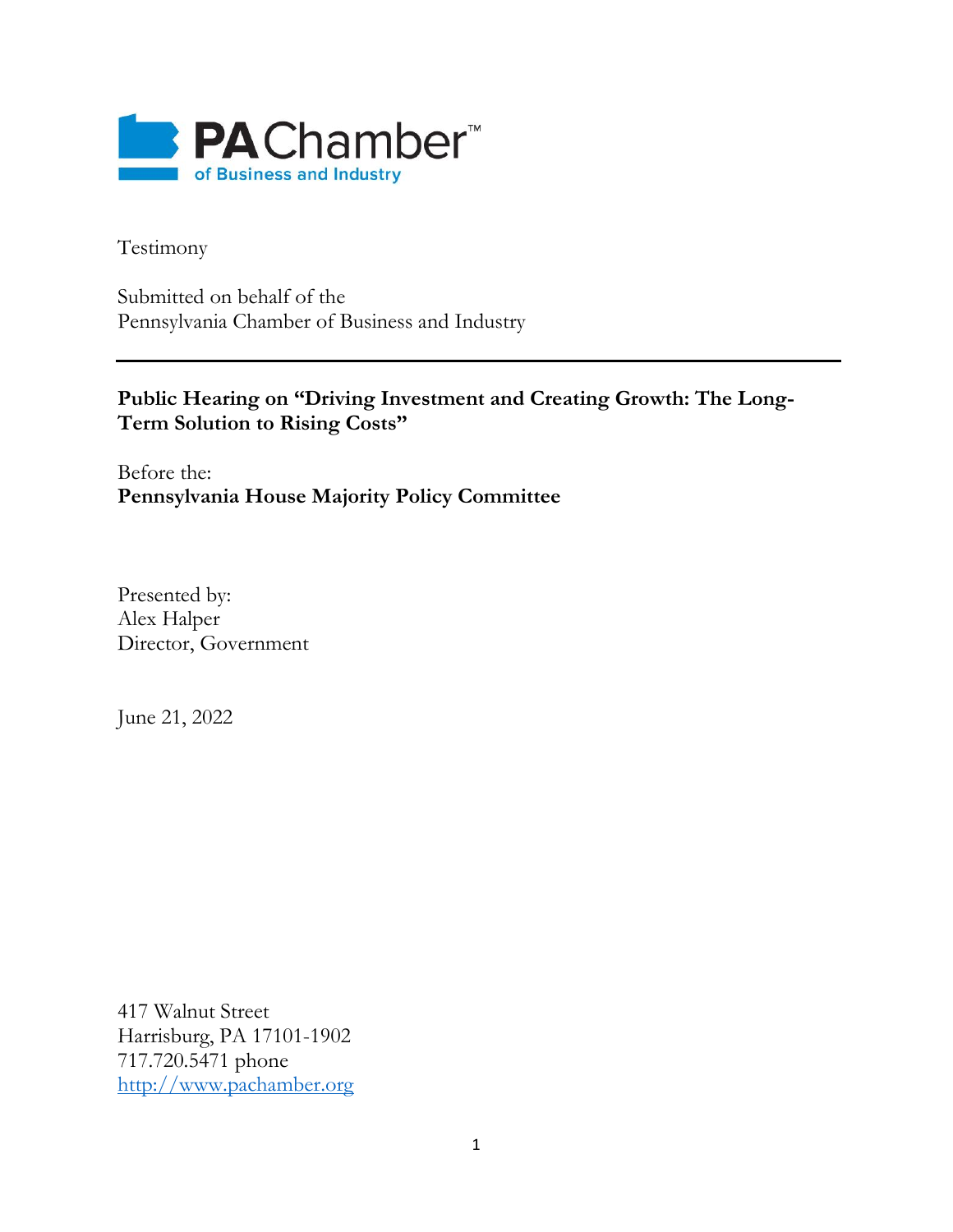Chairman Causer, members of the House Majority Policy Committee, my name is Alex Halper and I am Director of Government Affairs for the Pennsylvania Chamber of Business and Industry. The PA Chamber is the largest, broad-based business advocacy association in Pennsylvania. We represent nearly 10,000 employers of all sizes, from sole proprietors to Fortune 100 companies, crossing all industry sectors throughout the Commonwealth and representing around 50 percent of the private-sector workforce. Thank you for the opportunity to testify today about inflation and improving Pennsylvania's business climate.

Employers in the Commonwealth have faced difficult, often existential challenges over the last two years as a result of the pandemic, economic fallout and mandatory business shutdowns and restrictions. Pennsylvanians who had built successful companies operating profitably, some for decades, had suddenly drained savings and ultimately closed. The exact number of small business closures as a result of the pandemic is difficult to pinpoint – Vice President Kamala Harris [estimated roughly](https://www.kpbs.org/news/midday-edition/2021/06/04/fact-checking-vice-president-kamala-harris)  [31 percent](https://www.kpbs.org/news/midday-edition/2021/06/04/fact-checking-vice-president-kamala-harris) – and while some have likely reopened in some capacity, suffice it to say, a significant number of employers closed up shop under difficult circumstances and others are still recovering.

Frustration for many employers reached a crescendo when business restrictions were lifted, the economic outlook improved, and yet they were unable to fully restart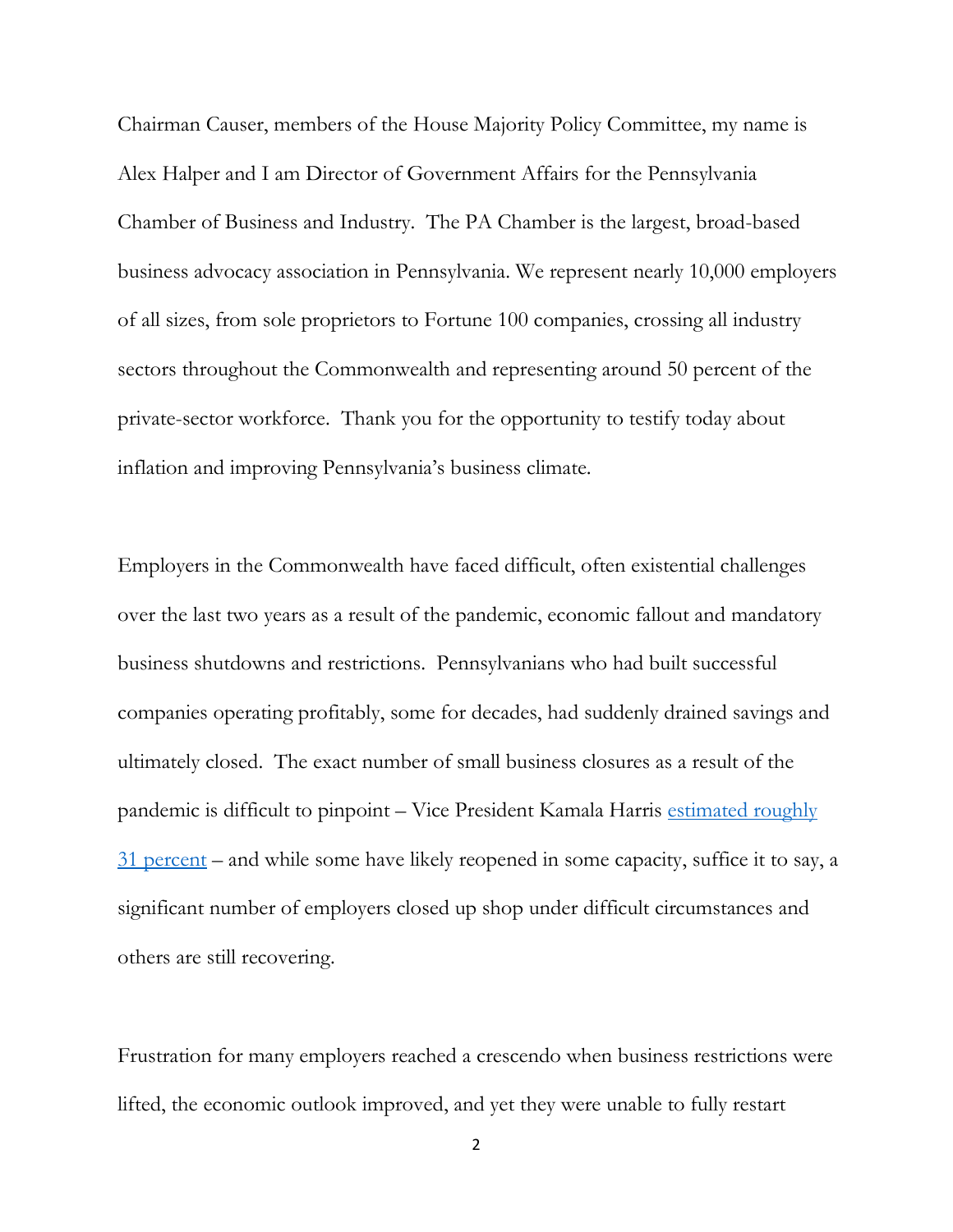operations due to workforce shortages, supply chain backups and other market disruptions. These economic forces and other factors have contributed to our current period of sustained and damaging inflation. The U.S. Bureau of Labor Statistics **[reported last week](https://www.bls.gov/opub/ted/2022/consumer-prices-up-8-6-percent-over-year-ended-may-2022.htm)** that the Consumer Price Index for All Urban Consumers increased 8.6 percent from May 2021 to May 2022, the largest 12-month increase since the period ending December 1981.

Inflation is hurting families and employers still struggling with the same workforce and supply chain issues, as well as ongoing fallout from the pandemic. This run-up in the cost of food, energy and other necessary goods and services is, fundamentally, a product of too little supply to meet the current high demand. This creates a selfperpetuating cycle as costs of materials rise for businesses, large and small, shrinking margins and making it more difficult to deliver their products and services affordably. According to the [US Chamber's most recent poll](https://www.uschamber.com/economy/combating-inflation-making-the-case-that-businesses-are-not-to-blame-for-inflation) of businesses nationwide, 85 percent of small businesses are concerned about the impact of inflation, and more than two in three businesses report having to raise prices to cope with increased input costs.

Numerous variables can create inflationary pressures including geopolitical developments, global health factors and others over which lawmakers have minimal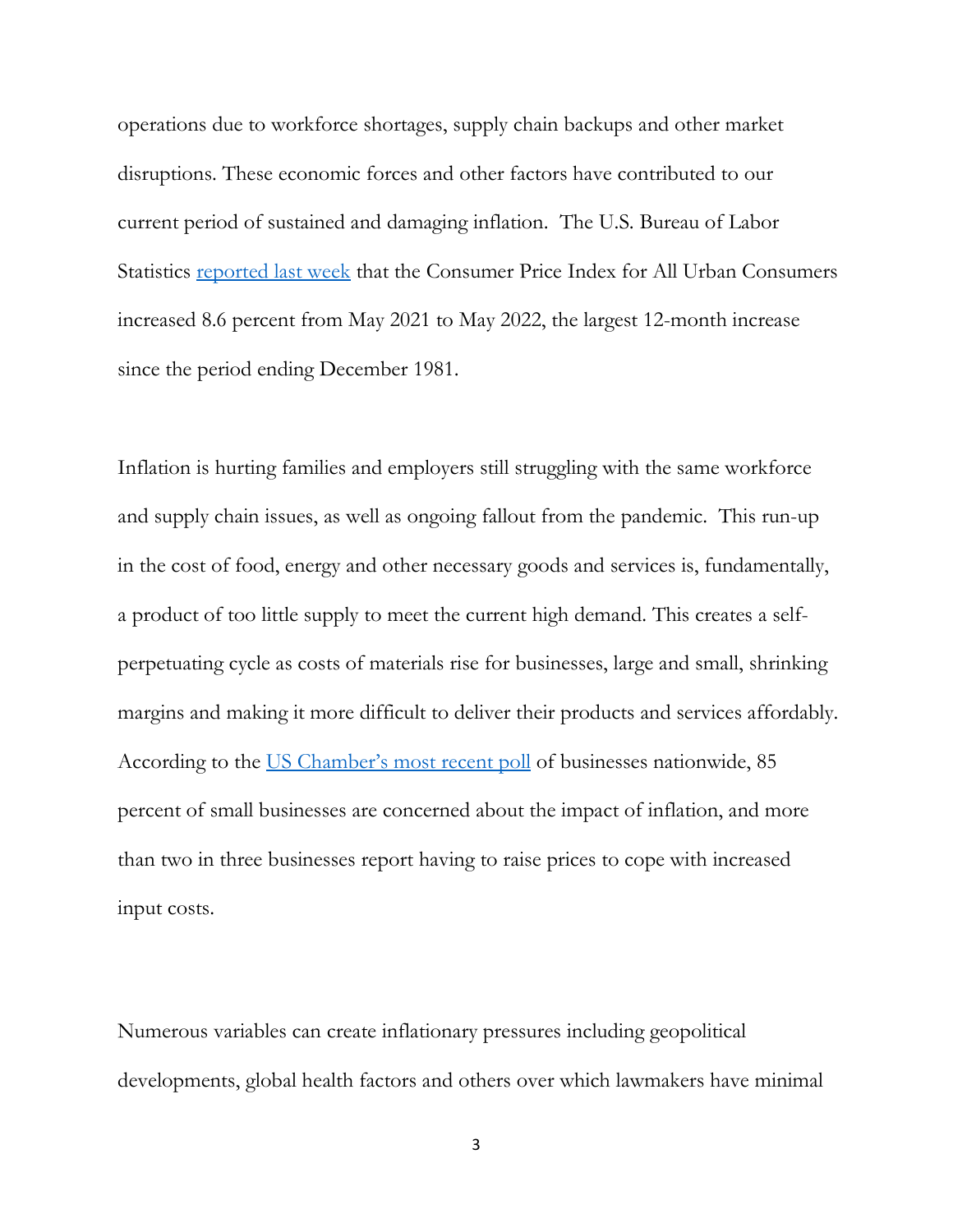control. Other factors can be improved by smart public policy and any hope of addressing inflation will require concerted action from policymakers and all levels of government, focusing on those factors over which they do have some control.

At the federal level, our partners at the U.S. Chamber of Commerce [are focusing on](file:///C:/Users/ahalper/AppData/Local/Microsoft/Windows/INetCache/Content.Outlook/8KTV2YHD/Hey%20Beth,%20not%20sure%20if%20I%20got%20this%20quite%20right%20but%20heard%20labor%20pitched%20adding) housing, energy and food, urging lawmakers to help facilitate greater domestic energy production, support the agricultural sector, and encourage housing construction by reducing tariffs and reforming zoning and permitting laws, among other proposals.

Action at the state level is critically important as well and the General Assembly has the opportunity to help ease pressure on your constituents and local businesses by focusing on pro-growth policies including tax reform, workforce and energy policy.

## **Tax**

Enacting meaningful, pro-growth tax reform will encourage more investment into productive economic activity and thereby increase the supply of goods and services. While it will not tame inflation overnight, encouraging more investment and productivity from Pennsylvania businesses – who are leaders in a variety of

4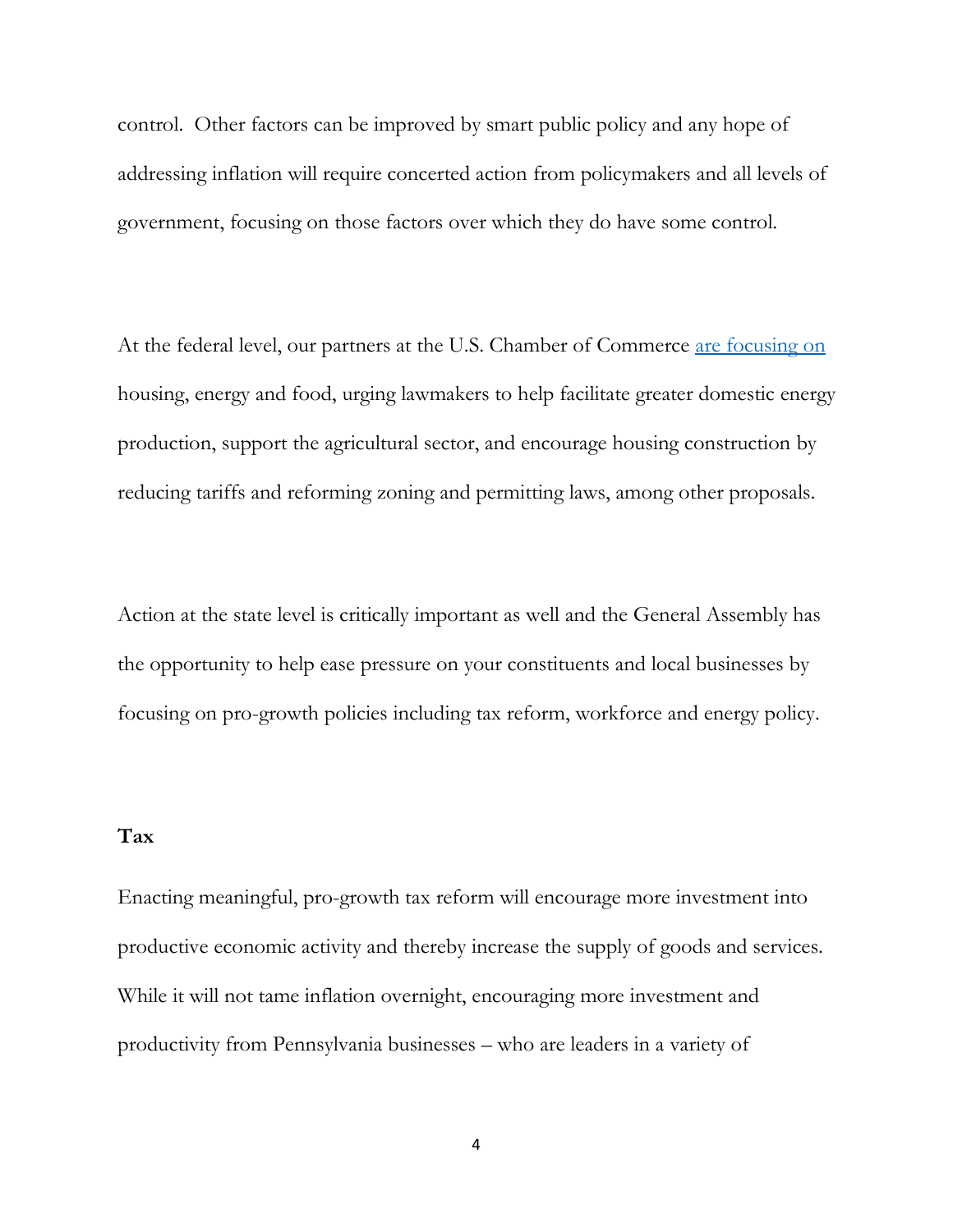industries, including energy, consumer packaged goods, automotive components, and health care – will put us on a better track.

The PA Chamber supports well-balanced tax reform with a goal of enhancing Pennsylvania's competitive standing and adhering to the principles of sound tax policy – that to the greatest extent possible, taxes should be simple, transparent, neutral and stable, and that the best tax structure is one with a broad base and low rates.

The PA Chamber's top tax policy reform proposal is lowering Pennsylvania's Corporate Net Income Tax (CNIT) rate; which, at 9.99 percent, stands as the highest flat corporate rate in the country, behind only New Jersey. We have heard too many examples of entrepreneurs planning to start a business, or an employer looking to relocate, and passing on Pennsylvania, or not even considering us, because out our excessively high CNIT rate. We also support improving the treatment of Net Operating Losses, particularly as Pennsylvania is one of only two states to cap Net Operating Losses (NOLs.) The existing cap operates as a barrier to growth for startup companies and those with cyclical income.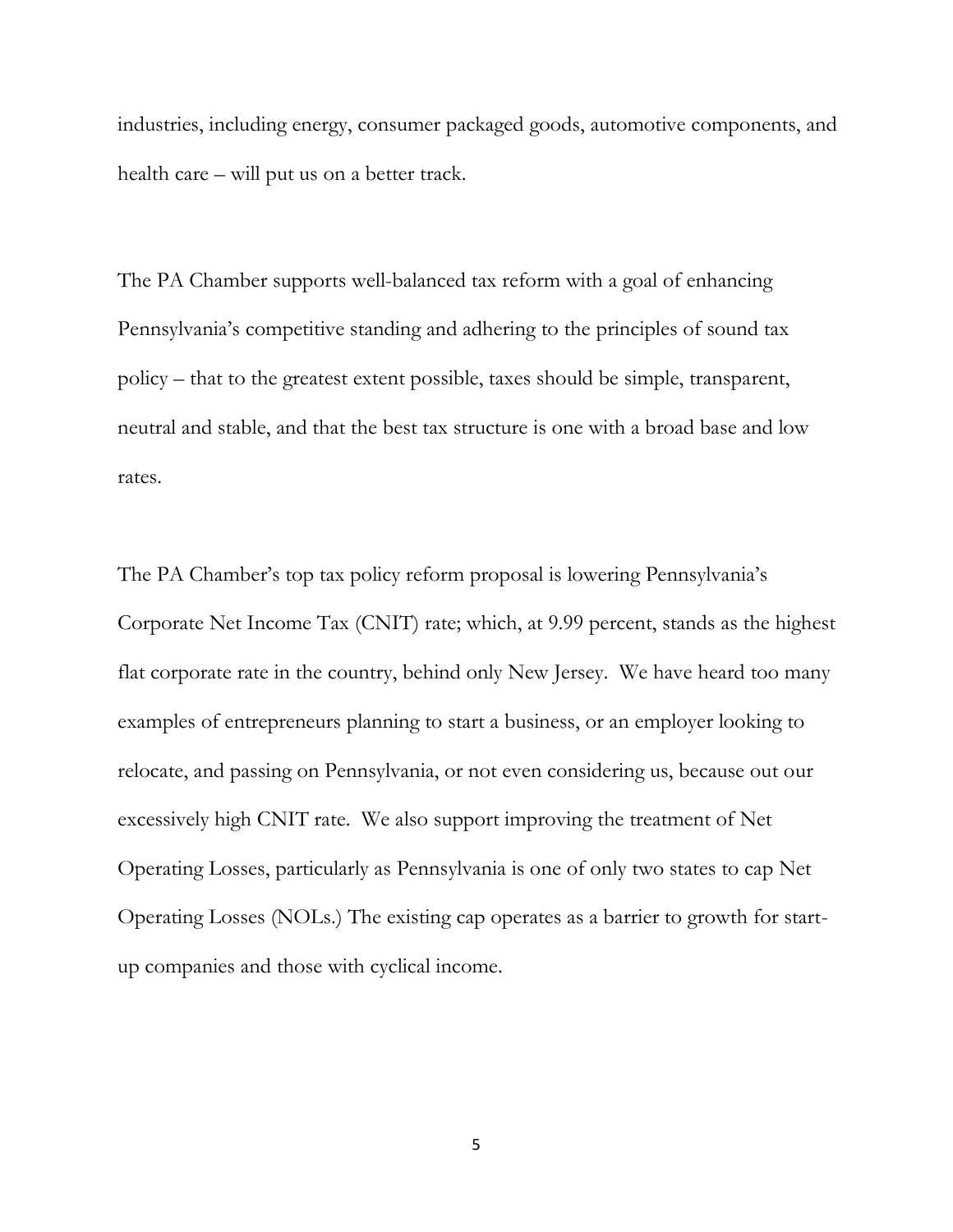The PA Chamber has long supported small business tax reform measures, that would align state and federal law, provide parity for small businesses with their c-corp counterparts, and improve Pennsylvania's competitive landscape: like allowing for like-kind exchanges at the state level and increasing the deduction limit on Section 179 Expense Deductions for pass through businesses purchasing qualifying equipment to be consistent with the federal limit.

For both small businesses and larger corporations, lowering employer tax burdens can bolster economic growth, increase wages and create family sustaining jobs. It allows for greater reinvestment in equipment, production, materials and people; in other words, increasing supply and easing inflation.

## **Workforce**

We further encourage lawmakers to pursue policies that will help address the workforce shortage so many employers are still experiencing. A stable workforce is necessary to maintain supply chains and productivity and keep inflation in check.

Numerous factors have created and exacerbated the current workforce crisis and addressing it will require a multi-pronged strategy that both assists employers in the near-term and helps bridge a skills gap looming in the years and decades ahead.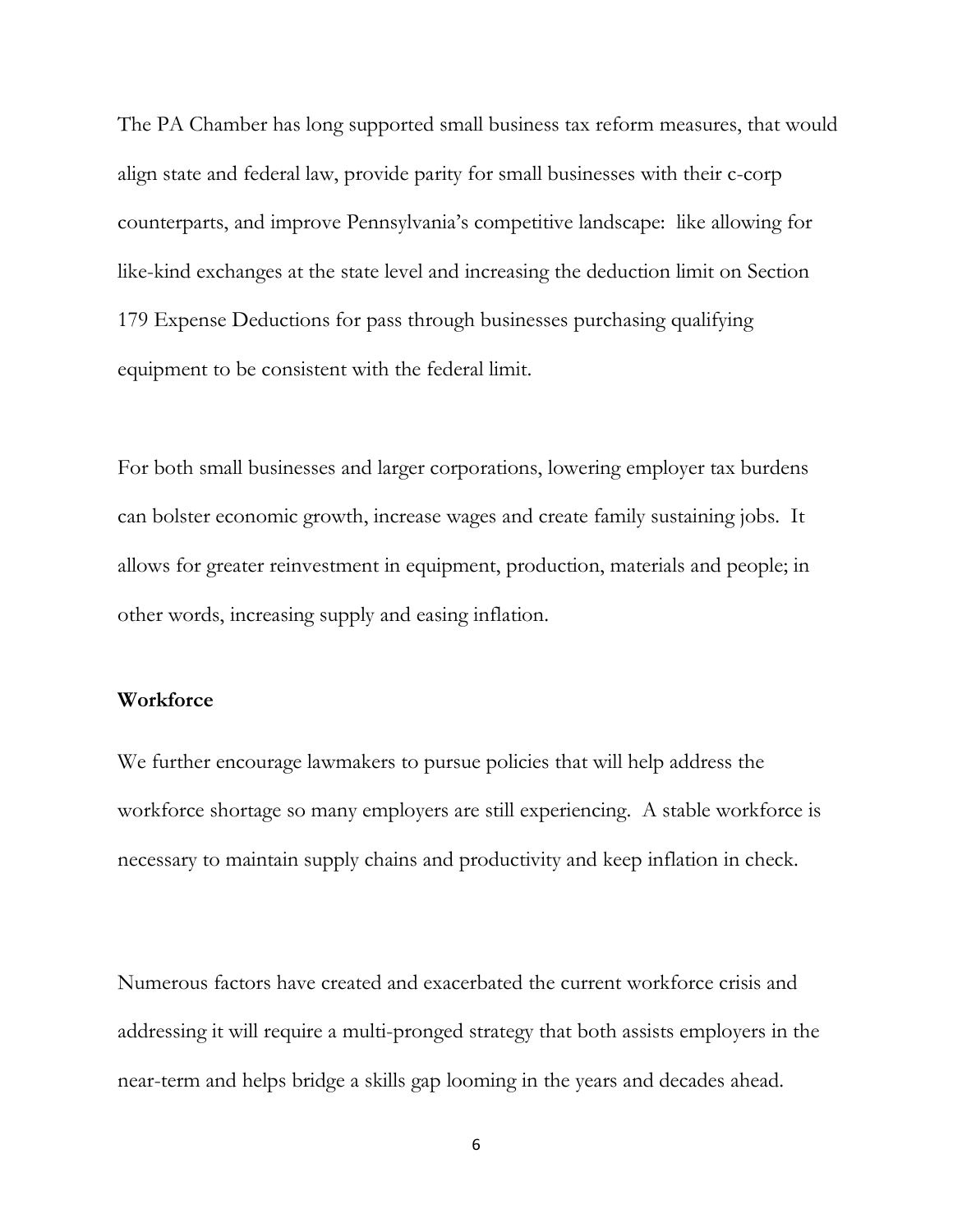The fact is employers were struggling to find applicants for open positions well before the pandemic. In 2019 former PA Chamber President and CEO Gene Barr was asked by Gov. Tom Wolf to co-chair the Keystone Workforce Command Center, which ultimately released [a report with recommendations](https://www.governor.pa.gov/wp-content/uploads/2020/01/20200127-Workforce-Command-Center-Annual-Report.pdf) focused on improving transportation, childcare, state licensure laws and other factors that serve as barriers to employment. Lawmakers could also build on criminal justice reform already achieved to help facilitate employment for those with criminal records; as well as policies to encourage work for individuals with disabilities. Additionally, the PA Chamber has supported a number of policies to improve Pennsylvania's unemployment compensation system and ensure the program is operating under its intended purpose of encouraging rapid re-employment for claimants.

## **Energy**

Abundant, reliable and competitively priced energy is a critically important component of a healthy business economy. Robust production, generation, transmission, retail and delivery segments in the energy sector are essential for the Commonwealth's economic development efforts and its ability to retain existing employers.

And similar to our chamber partners at the federal level, we recognize the extent to which high energy costs are both the result of and contributing to inflation.

7